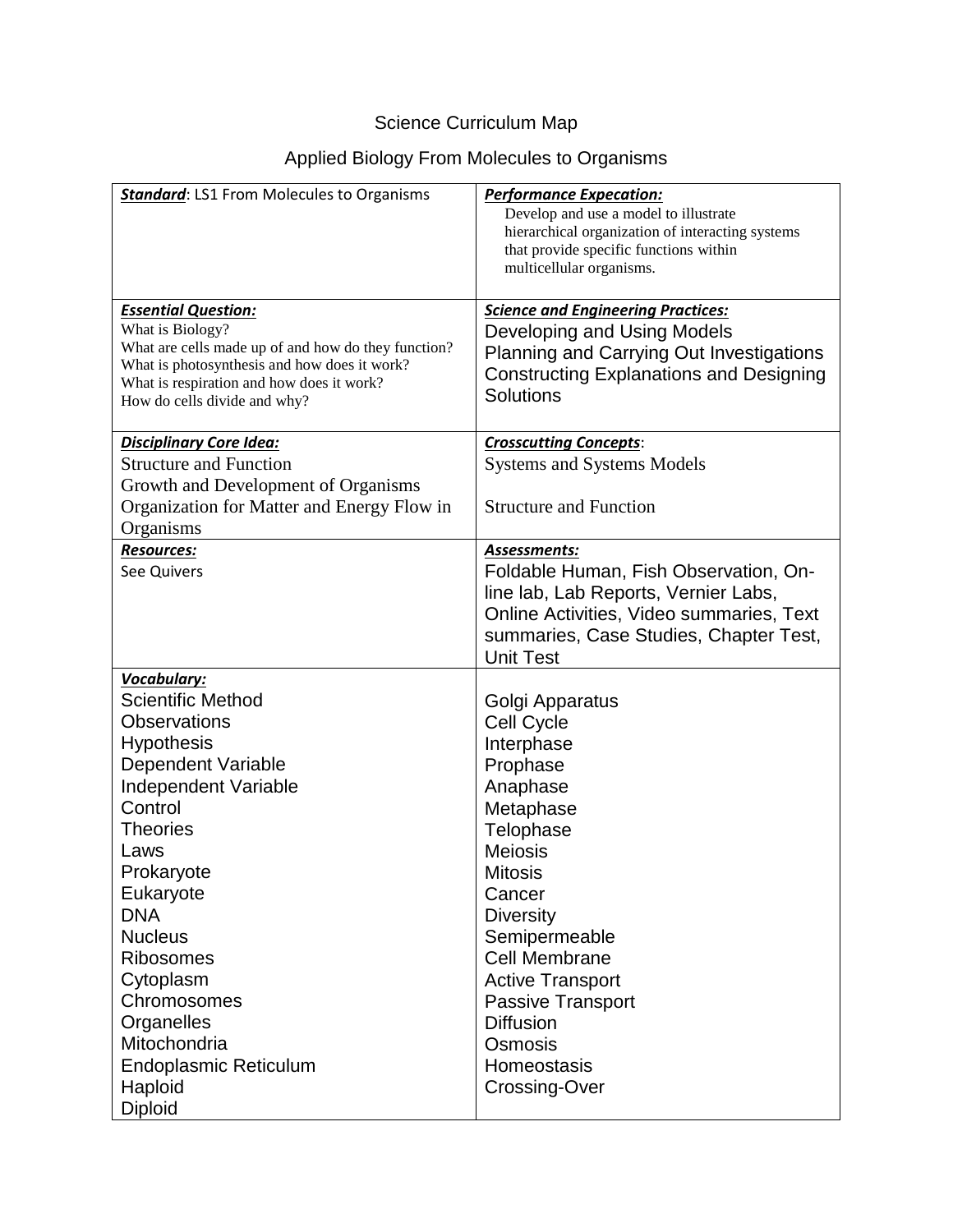| <b>Binary Fission</b>           | Gametes                |
|---------------------------------|------------------------|
| Autotroph                       | Fertilization          |
| Heterotroph                     | Photosynthesis         |
| Glucose                         | Food Web               |
| Chlorophyll                     | <b>ATP</b>             |
| Endosymbiosis                   | Chloroplast            |
| <b>Electron Transport Chain</b> | Thylakoid              |
| <b>Calvin Cycle</b>             | <b>Light Reactions</b> |
| Stomata                         | <b>Dark Reactions</b>  |
|                                 | Chemosynthesis         |
|                                 |                        |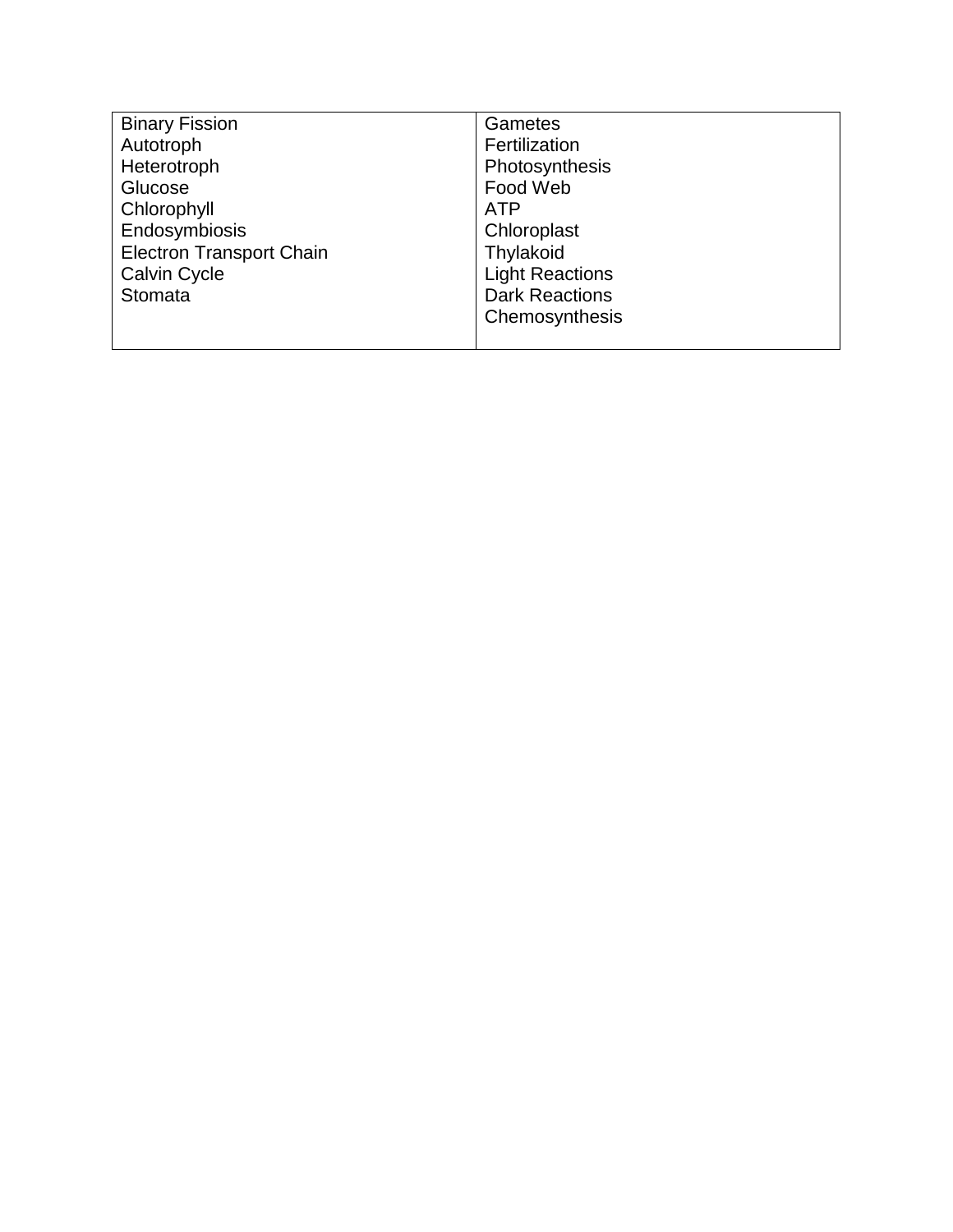Unit One- From Molecules To Organisms Checklist

# Day 1

Intro and Syllabus

Start Foldable Human System Project

### Day 2

Foldable Human System Project \_\_\_\_\_

## Day 3

Intro to Biology Video \_\_\_\_\_

Scientific Method Video \_\_\_\_\_

# Day 4

Fish Observation Lab \_\_\_\_\_

Ch 1 Outline and Practice \_\_\_\_\_

# Day 5

Virtual Fish \_\_\_\_\_

Ch 2 Outline and Practice \_\_\_\_\_

# Day 6

Essential Characteristics of Life Video \_\_\_\_\_

Hierarchy of Life Video \_\_\_\_\_

# Day 7

Start Origins of Life Case Study

# Day 8

Finish Origins of Life CS \_\_\_\_\_

Study for Quiz

# Day 9

Quiz Section 1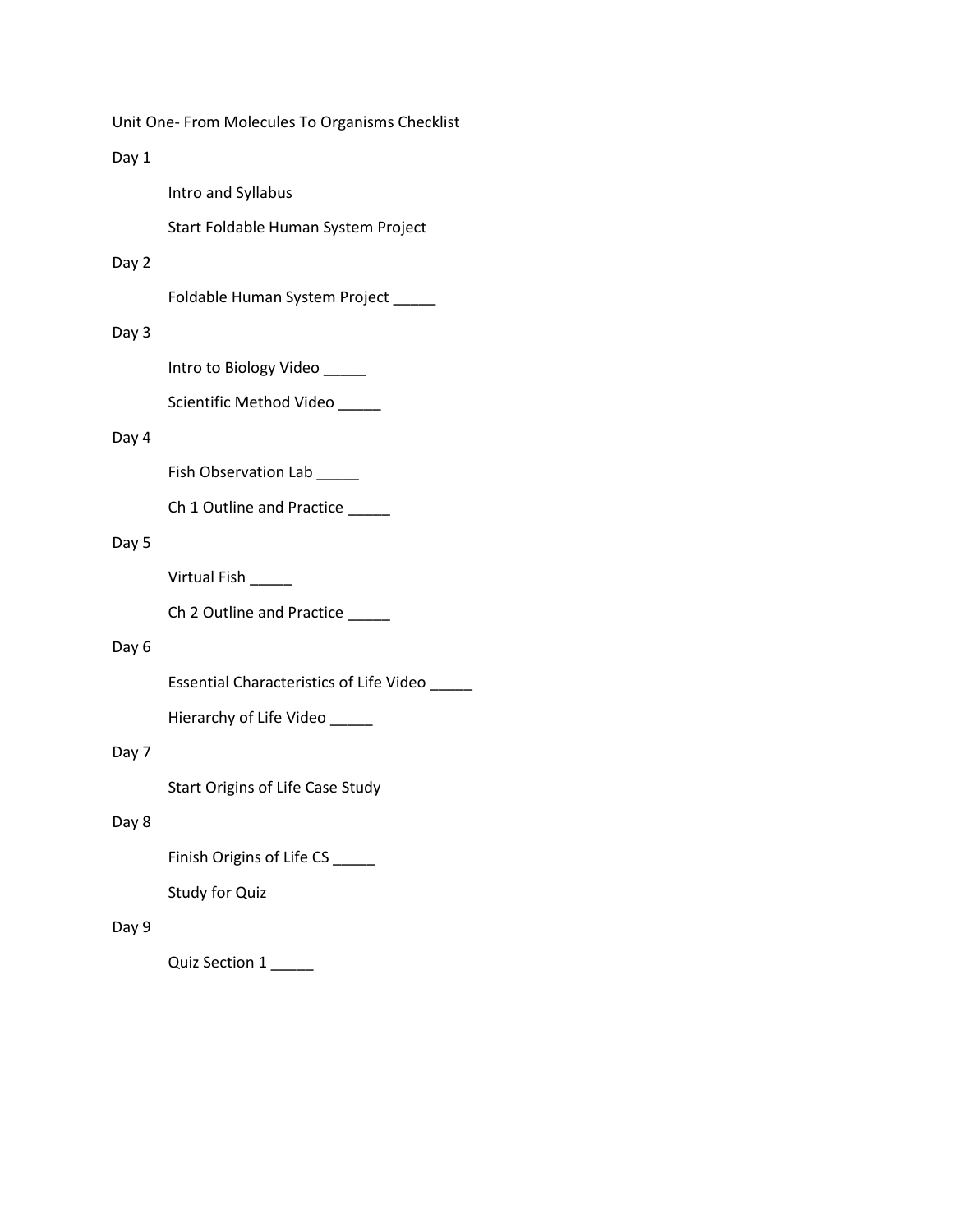Unit 1 From Molecules to Organisms Section 2 Checklist

Day 1

Quiz Section 1

Start Cell Model Tour

### Day 2

Finish Cell Model Tour \_\_\_\_

Cell Theory Video \_\_\_\_\_

# Day 3

A Tour of the Cell Video \_\_\_\_\_

Transport Across the Cell Membrane Video \_\_\_\_\_

# Day 4

Ch 13 Flexbook \_\_\_\_\_

Ch 14 Flexbook \_\_\_\_\_

Ch 15 Flexbook \_\_\_\_\_

#### Day 5

Osmosis Video \_\_\_\_\_

Why Cells are so Small Video \_\_\_\_\_

## Day 6

Vernier Osmosis Lab \_\_\_\_\_

Ch 16 Flexbook \_\_\_\_\_

# Day 7

Transport Strike Case Study \_\_\_\_\_

Ch 21 Flexbook \_\_\_\_\_

#### Day 8

Vernier Cell Size Lab \_\_\_\_\_

Study for Quiz

# Day 9

Quiz Section 2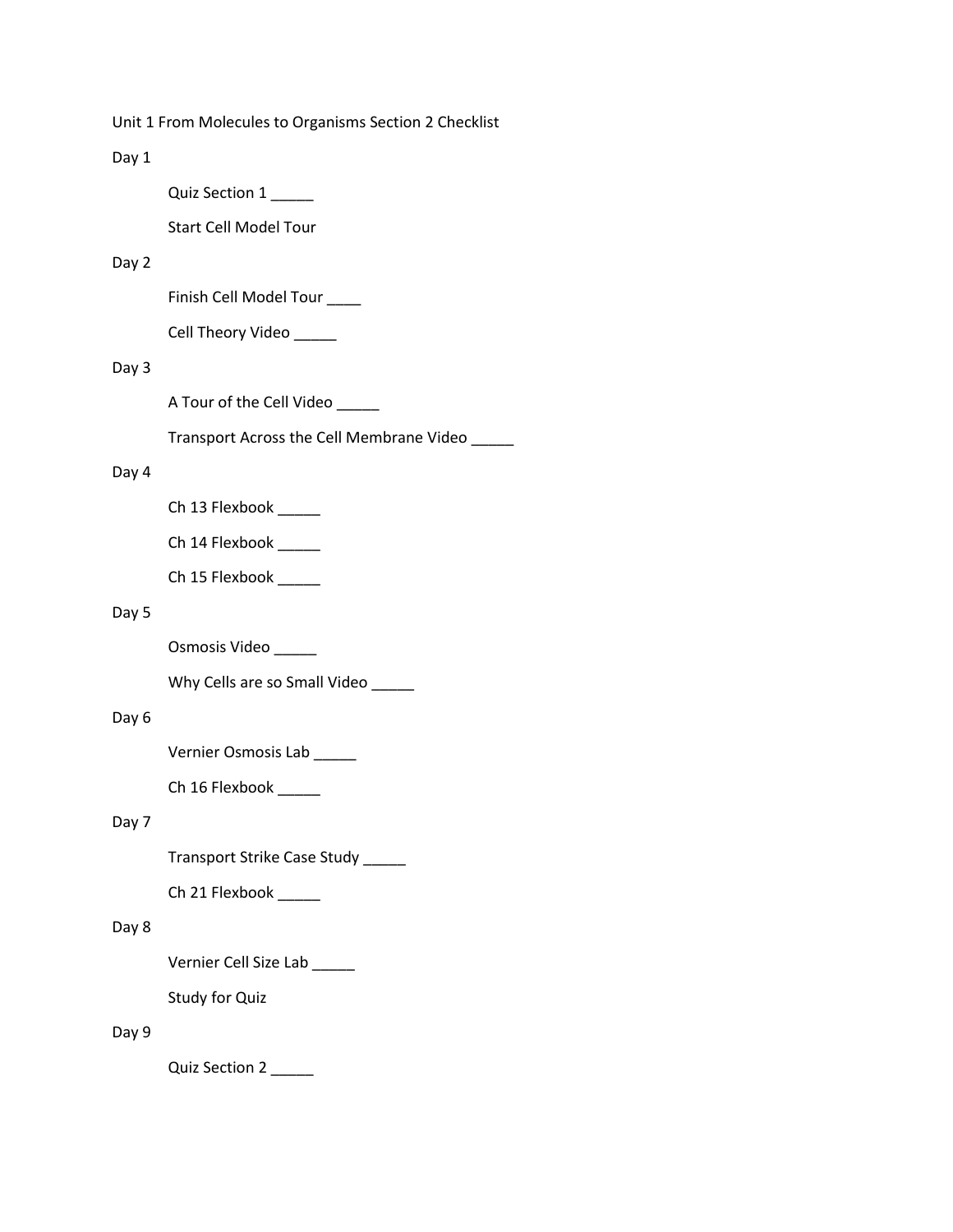Unit 1 From Molecules to Organisms Section 3 Photosynthesis

Day 1

Section 2 Quiz\_\_\_\_\_

Photosynthesis Sim (STEM) \_\_\_\_\_\_

### Day 2

Gibbs Free Energy Video \_\_\_\_\_

ATP Video \_\_\_\_\_

# Day 3

TED Photosynthesis Video \_\_\_\_\_

Calvin Cycle Sim \_\_\_\_\_

Ch 45 \_\_\_\_\_

# Day 4

Photosynthesis and Respiration Video \_\_\_\_\_

Life Without Oxygen \_\_\_\_\_

Ch 46

Ch 47

# Day 5

Photosynthesis Lab \_\_\_\_\_\_

Ch 48

# Day 6

Ch 49 \_\_\_\_\_

Ch 50

Review for Quiz

# Day 7

Section 3 Quiz \_\_\_\_\_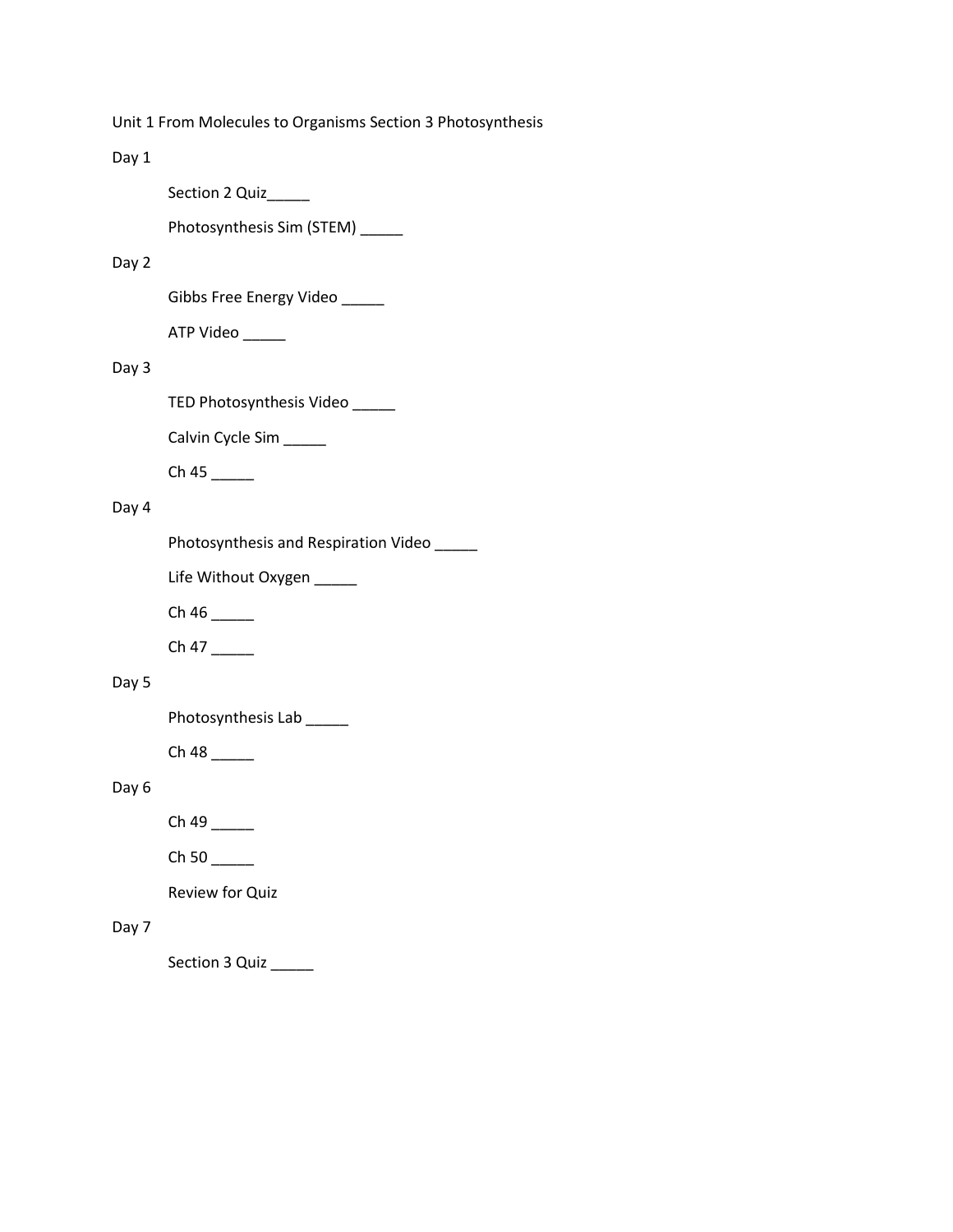Unit 1 From Molecules to Organisms Section 4 Respiration

Day 1

Quiz Section 3

Start Follow That Carbon!

# Day 2

Finish Follow That Carbon! \_\_\_\_\_

Ch 52 \_\_\_\_\_

# Day 3

Cellular Respiration Video \_\_\_\_\_

Anaerobic Respiration Video \_\_\_\_

Ch 53 \_\_\_\_\_

# Day 4

Ch 54 \_\_\_\_\_

Ch 56 \_\_\_\_\_\_

# Day 5

Mystery of the Seven Deaths \_\_\_\_\_

Ch 59 \_\_\_\_\_

Study for Quiz

# Day 6

Quiz Section 4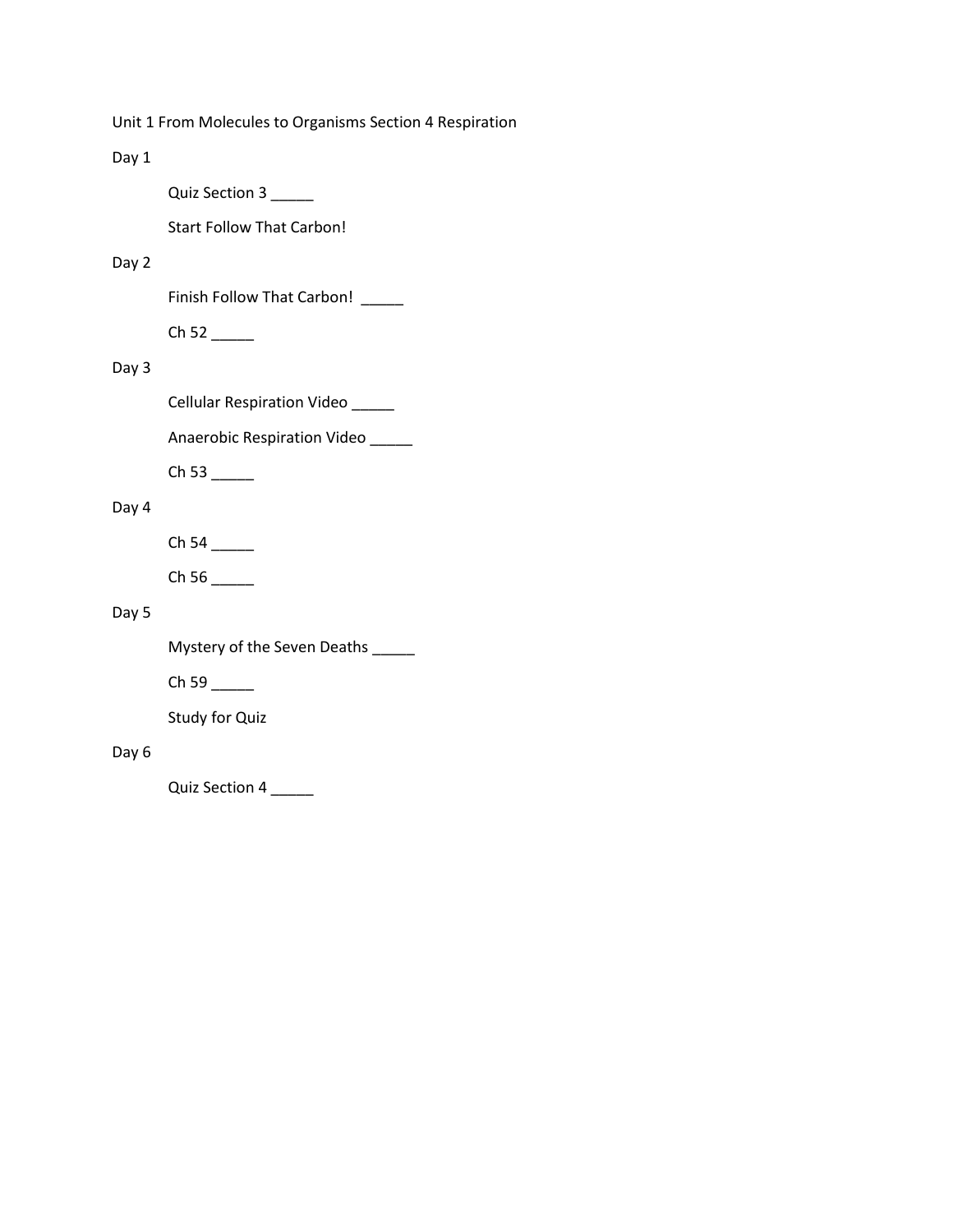*Question* What is Biology? *Investigation* Foldable Human System Project *Video* Biology, Scientific Method, Essential Characteristics of Life, Hierarchy of Life, Three Domains *Elaborate* Fish Observation, Virtual Fish, Origins of Life CS, Ch 1 and 2

*Review*

*Summary Quiz*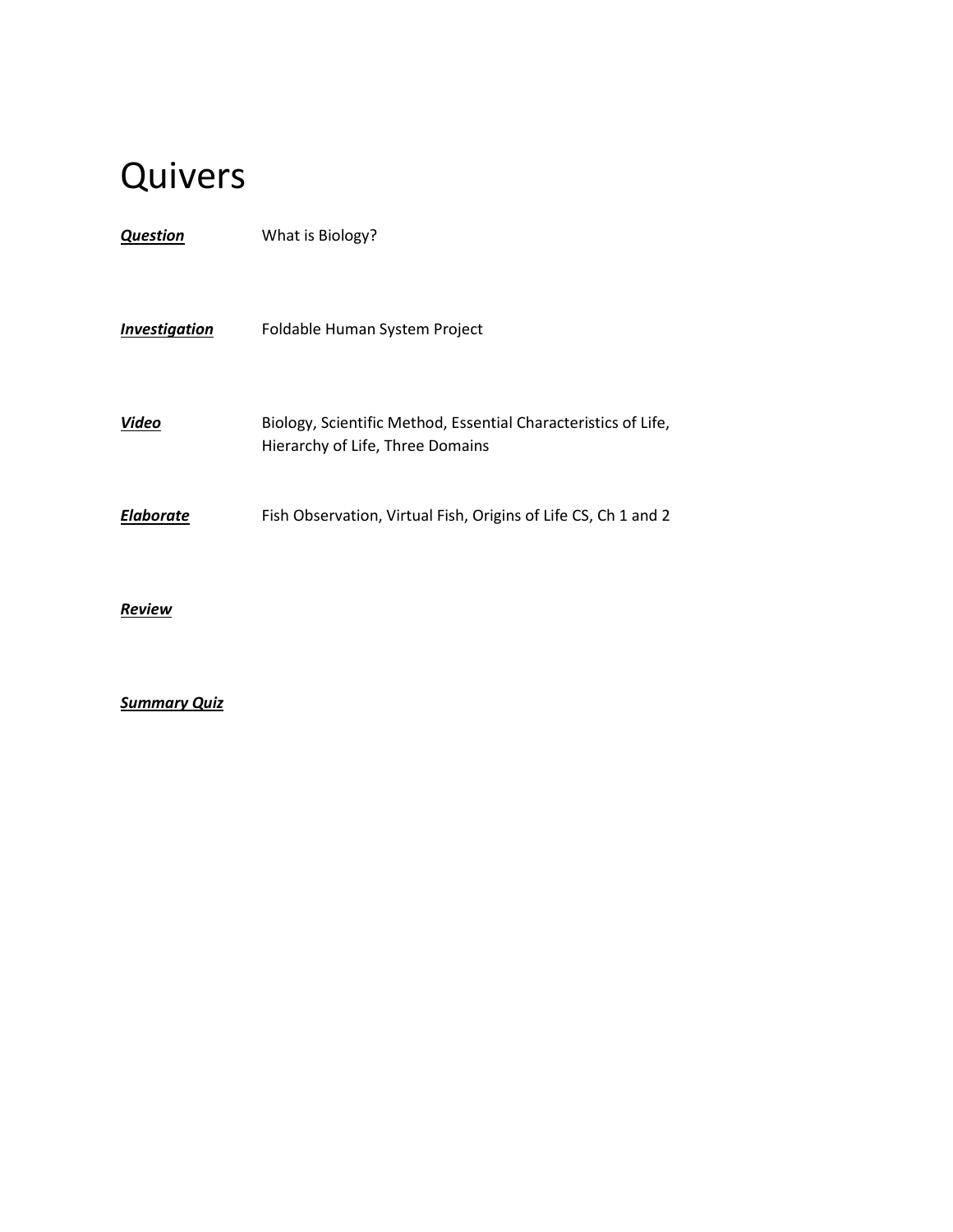| Question      | What are cells made up of and how does it<br>function?                                                           |
|---------------|------------------------------------------------------------------------------------------------------------------|
| Investigation | Cell Model and Tour                                                                                              |
| Video         | Cell Theory, A tour of a Cell,<br><b>Transport Across the Cell</b><br>Membranes, Osmosis, Why cells are so small |
| Elaborate     | Ch 13, 14, 15, 16, 21, Transport Strike CS<br>Vernier Osmosis, Vernier Cell Size Lab                             |

*Review*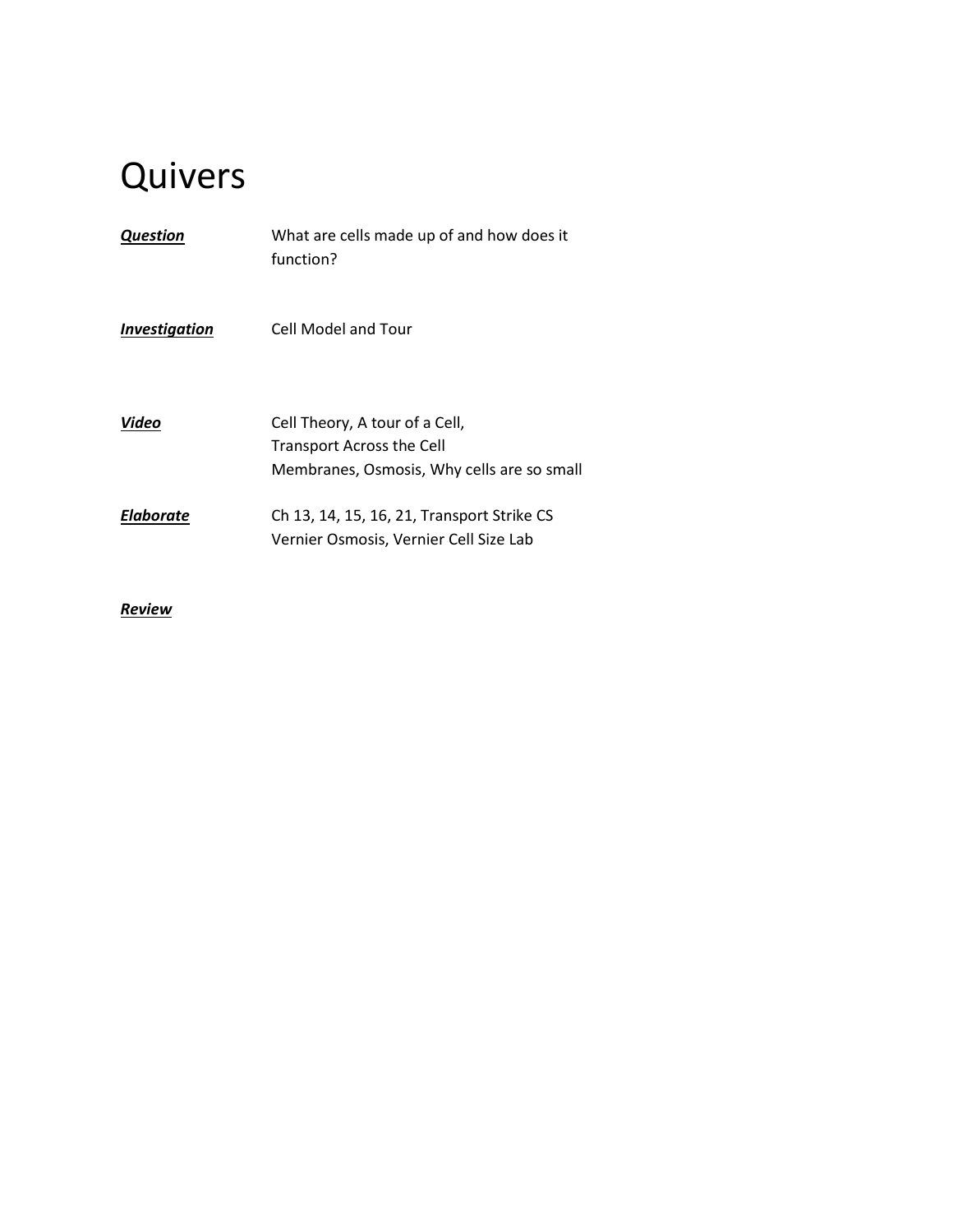| <b>Question</b>      | What is photosynthesis and how does<br>it work?                                                                |
|----------------------|----------------------------------------------------------------------------------------------------------------|
| <b>Investigation</b> | Photosynthesis Sim (STEM)                                                                                      |
| Video                | Gibbs Free Energy, ATP, TED Photo,<br>Photo and Resp                                                           |
| <b>Elaborate</b>     | Resp and Photo Webquest, Calvin<br>Cycle Sim, Life without Oxygen,<br>Photosynthesis Lab, Ch 45,46, 47, 48, 49 |
| Review               |                                                                                                                |

50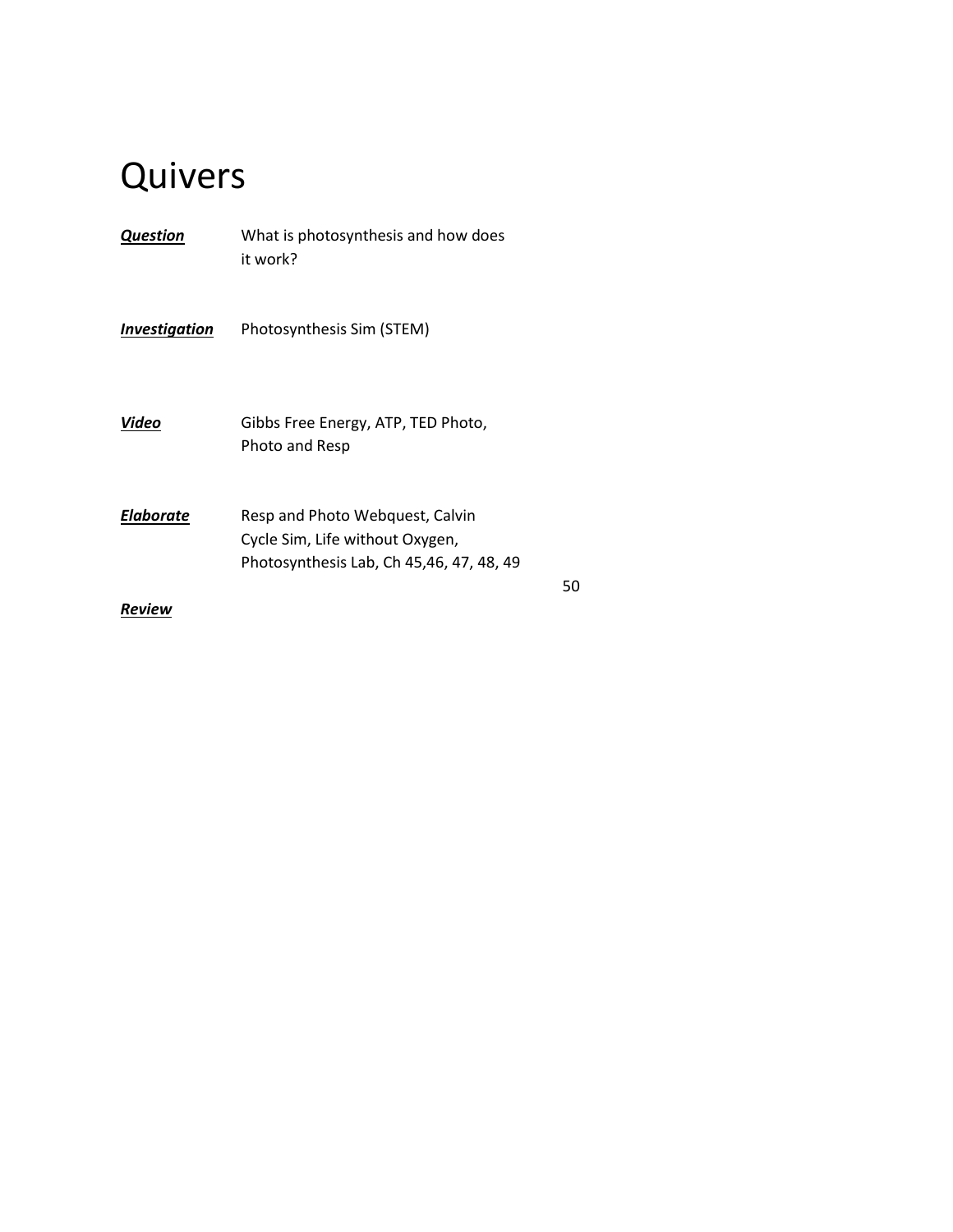| Question      | What is cellular respiration<br>and how does it work?         |
|---------------|---------------------------------------------------------------|
| Investigation | Moveable model of Photo<br>and Resp. (Follow that<br>Carbon!) |
| Video         | Cellular Respiration,<br><b>Anaerobic Respiration</b>         |
| Elaborate     | Ch 52, 53, 54, 56, 59, Mystery<br>of the 7 Deaths             |

*Review*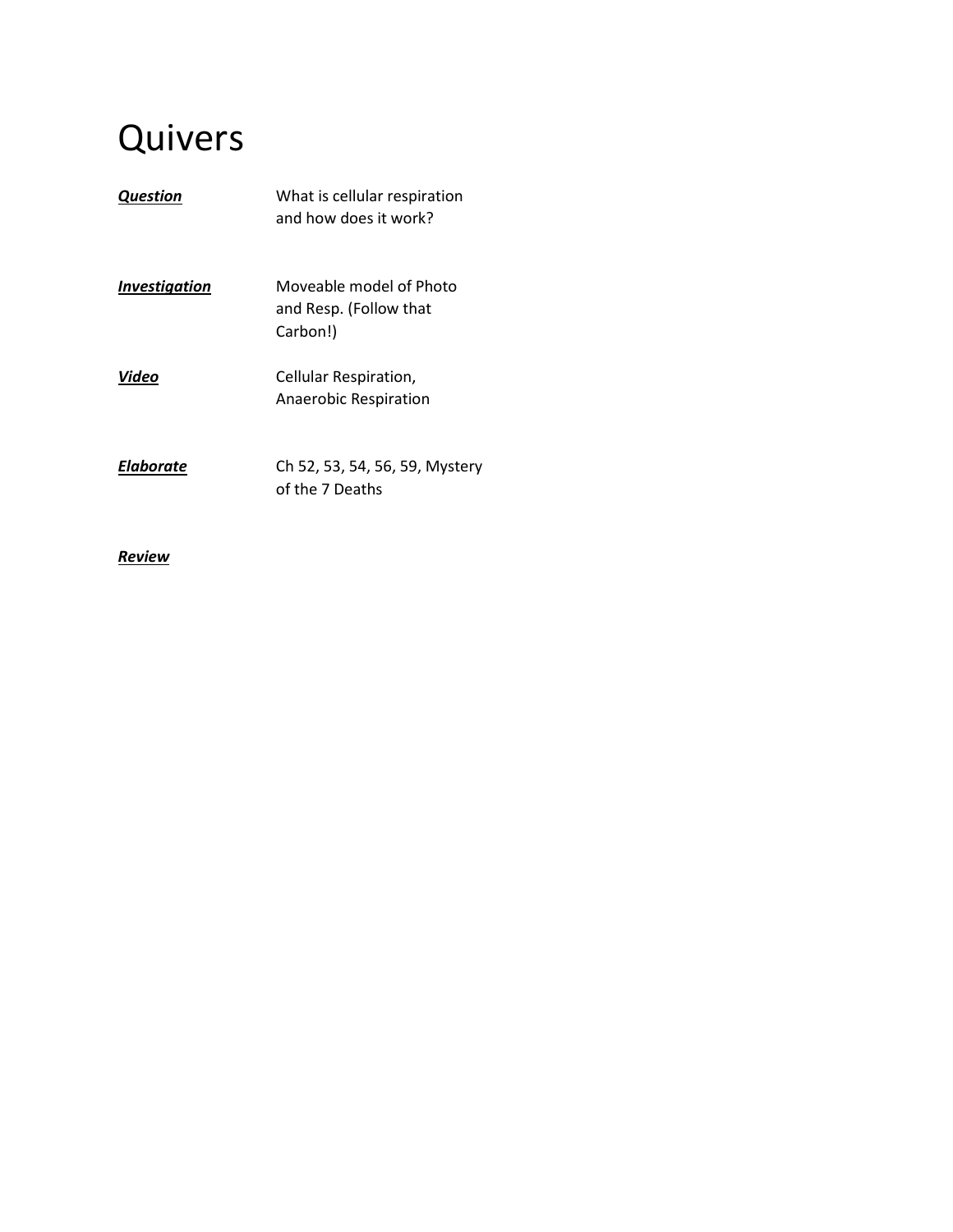# Science Curriculum Map

# AB Heredity

| <b>Standard:</b> Heredity: Inheritance and Variation of<br><b>Traits</b> | <b>Performance Expectation:</b><br>LS3-1 Ask questions to clarify relationships about<br>the role of DNA and chromosomes in coding the<br>instructions for characteristic traits passed from<br>parent to offspring.<br>LS3-2 Make and defend a claim based on<br>evidence that inheritable genetic variations may<br>result from new genetic combinations through<br>meiosis, viable errors occurring during<br>replication, and / or mutations caused by the<br>environment.<br>LS 3-3 Apply concept of statistics and<br>probability to explain the variation and<br>distribution of expressed traits in a<br>population |
|--------------------------------------------------------------------------|-----------------------------------------------------------------------------------------------------------------------------------------------------------------------------------------------------------------------------------------------------------------------------------------------------------------------------------------------------------------------------------------------------------------------------------------------------------------------------------------------------------------------------------------------------------------------------------------------------------------------------|
| <b>Essential Question:</b><br>How does DNA determine characteristics?    | <b>Science and Engineering Practices:</b><br>Analyzing and Interpreting Data                                                                                                                                                                                                                                                                                                                                                                                                                                                                                                                                                |
| How are traits passed from one generation to the<br>next?                |                                                                                                                                                                                                                                                                                                                                                                                                                                                                                                                                                                                                                             |
| <b>Disciplinary Core Idea:</b>                                           | <b>Crosscutting Concepts:</b>                                                                                                                                                                                                                                                                                                                                                                                                                                                                                                                                                                                               |
| <b>Structure and Function</b>                                            | <b>Cause and Effect</b>                                                                                                                                                                                                                                                                                                                                                                                                                                                                                                                                                                                                     |
| <b>Inheritance of Traits</b>                                             | Scale Proportion, and Quantity                                                                                                                                                                                                                                                                                                                                                                                                                                                                                                                                                                                              |
| Variation of Traits                                                      |                                                                                                                                                                                                                                                                                                                                                                                                                                                                                                                                                                                                                             |
| <b>Resources:</b><br>See Quivers and Checklist                           | Assessments:<br>Inquiry Lab, Case Study, Videos, Outlines<br>and Reviews, Quiz, Unit Test, projects,<br>Punnett square work                                                                                                                                                                                                                                                                                                                                                                                                                                                                                                 |
| Vocabulary:                                                              |                                                                                                                                                                                                                                                                                                                                                                                                                                                                                                                                                                                                                             |
| Chromosome<br>Histone                                                    | Recessive<br>Self-pollination                                                                                                                                                                                                                                                                                                                                                                                                                                                                                                                                                                                               |
| Autosome                                                                 | Cross-pollination                                                                                                                                                                                                                                                                                                                                                                                                                                                                                                                                                                                                           |
| Sex Chromosome                                                           | F <sub>1</sub>                                                                                                                                                                                                                                                                                                                                                                                                                                                                                                                                                                                                              |
| Genes                                                                    | F <sub>2</sub>                                                                                                                                                                                                                                                                                                                                                                                                                                                                                                                                                                                                              |
| Linkage                                                                  | P <sub>1</sub>                                                                                                                                                                                                                                                                                                                                                                                                                                                                                                                                                                                                              |
| <b>Crossing Over</b>                                                     | Law of Segregation                                                                                                                                                                                                                                                                                                                                                                                                                                                                                                                                                                                                          |
| <b>Sex Linked</b>                                                        | Law of Independent Assortment                                                                                                                                                                                                                                                                                                                                                                                                                                                                                                                                                                                               |
| Genetics                                                                 | Heredity                                                                                                                                                                                                                                                                                                                                                                                                                                                                                                                                                                                                                    |
| Homozygous                                                               | <b>Alleles</b><br>Genotype                                                                                                                                                                                                                                                                                                                                                                                                                                                                                                                                                                                                  |
| Heterozygous<br>Dominant                                                 |                                                                                                                                                                                                                                                                                                                                                                                                                                                                                                                                                                                                                             |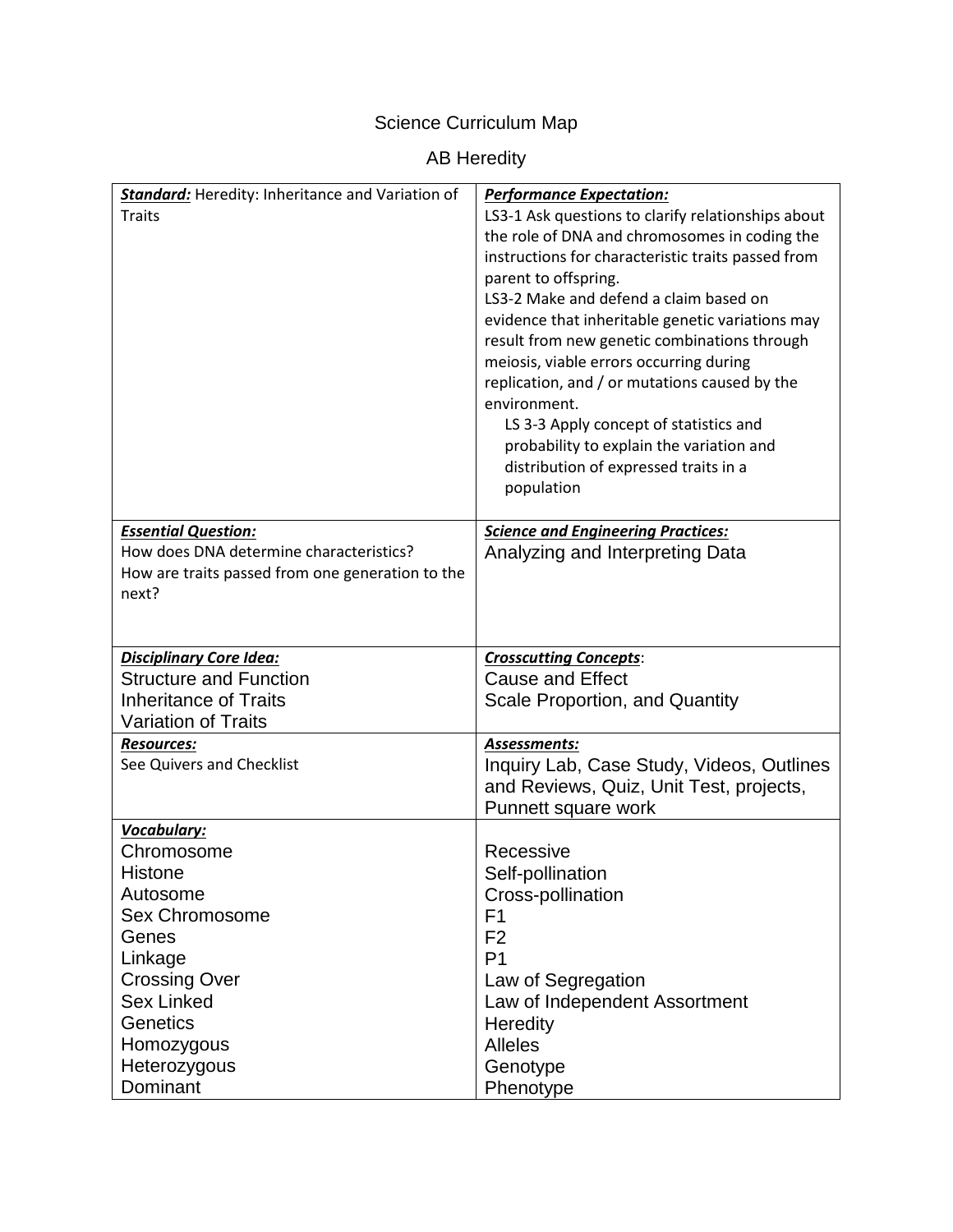Applied Biology Heredity II Checklist

Day 1

DNA and RNA Quiz \_\_\_\_\_\_

Start Genetics Inquiry Project \_\_\_\_\_

Ch  $4$  O and R \_\_\_\_\_\_

## Day 2

Genetics Video

Pedigree Activity \_\_\_\_

Ch 5 O and R  $\_\_\_\_\_\_\_\_\_\$ 

# Day 3

Mendel Video \_\_\_\_\_

Ch 6 Outline and Review \_\_\_\_\_

Blue People Case Study \_\_\_\_\_

### Day 4

Punnett Square Video \_\_\_\_

Ch 7 Outline and Review \_\_\_\_\_

Ch 8 Outline and Review \_\_\_\_\_

Work on Inquiry Project

### Day 5

Sponge Bob Genetics \_\_\_\_\_

Ch 9 Outline and Review \_\_\_\_\_

Work on Inquiry Project

#### Day 6

Advanced Genetics \_\_\_\_\_

Ch 10 Outline and Review \_\_\_\_\_

Review for Quiz/ Finish all work

### Day 7

Baby Face Genetics \_\_\_\_\_\_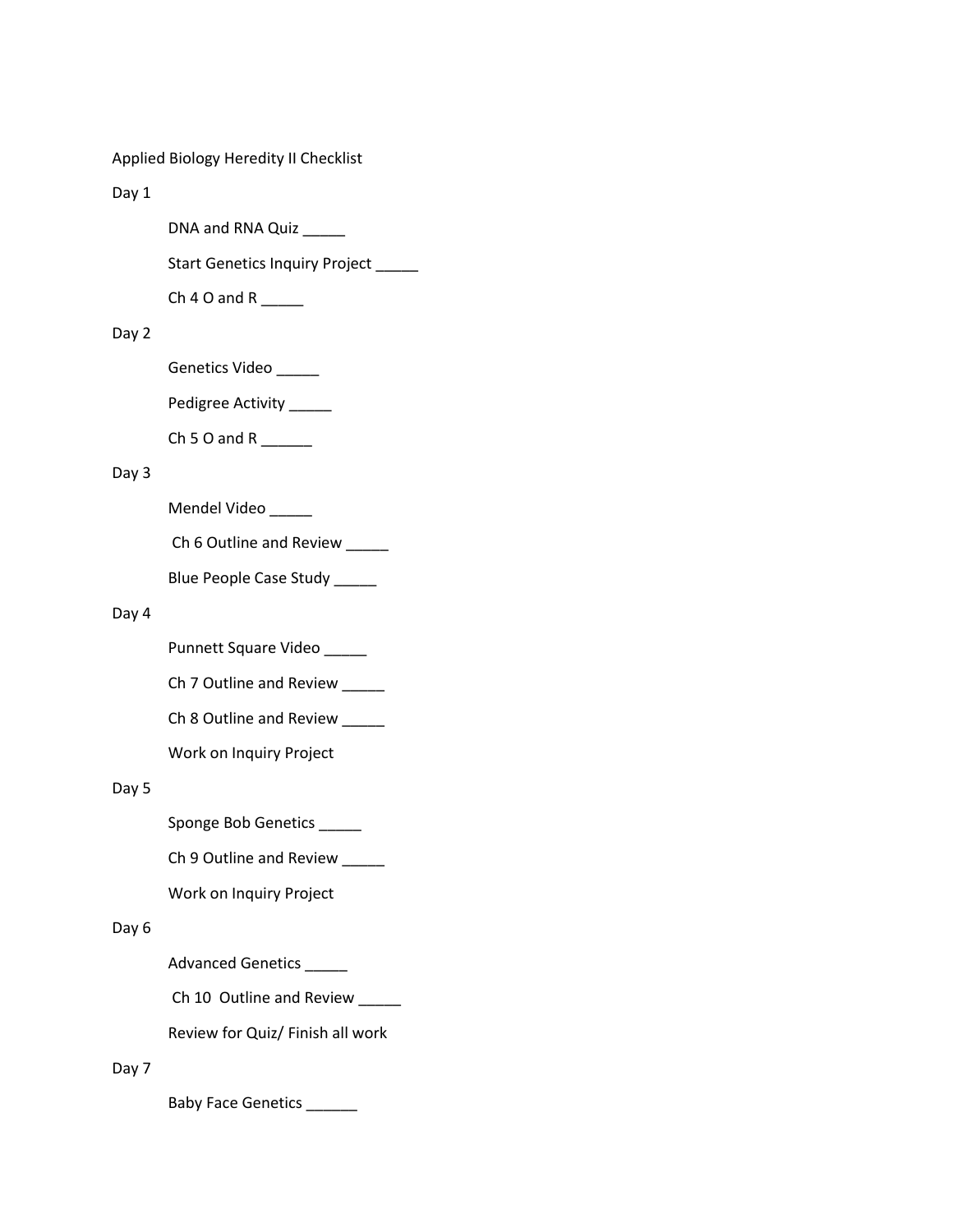Day 8

Heredity II Quiz

Genetics Inquiry Project Due \_\_\_\_\_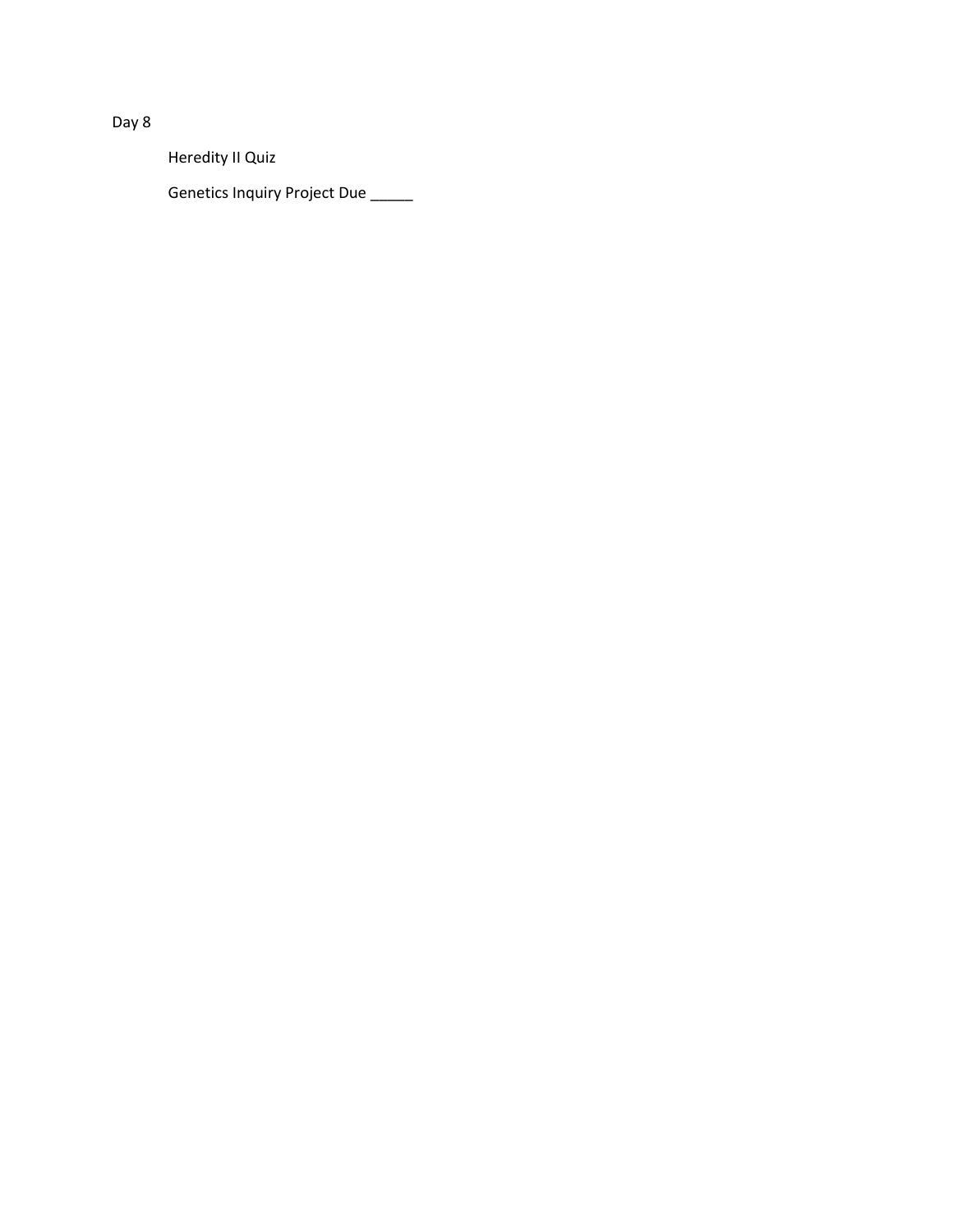| Quivers              | Heredity                                                                                |
|----------------------|-----------------------------------------------------------------------------------------|
| <b>Question</b>      | How does DNA determine our characteristics?                                             |
| <b>Investigation</b> | DNA Extraction Inquiry Lab                                                              |
| <b>Video</b>         | DNA and RNA I and II, DNA Replication, Transcription and<br>Translation                 |
| Elaborate            | Grandma Gene's Journal, Sickle Cell Project                                             |
| Review               |                                                                                         |
| <b>Question</b>      | How are traits passed from one generation to the<br>next?                               |
| <b>Investigation</b> | Genetics Inquiry Project,                                                               |
| Video                | Mendel, Punnett square, Advanced Genetics                                               |
| <b>Elaborate</b>     | Geniverse, Baby Face Genetics, SpongeBob<br>Genetics, Blue People CS, Pedigree Activity |
| <u>Review</u>        |                                                                                         |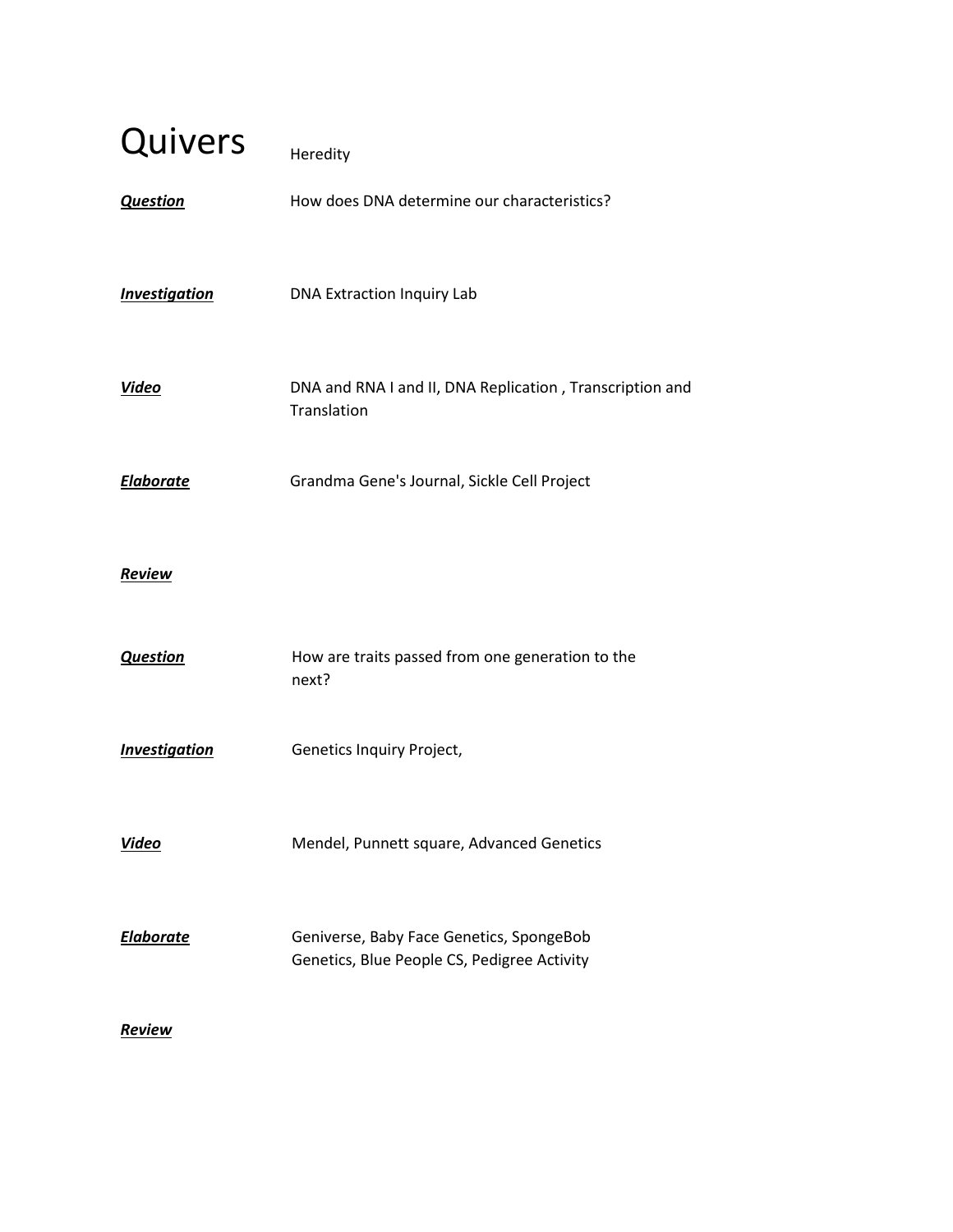# Science Curriculum Map

# AB Evolution

| <b>Standard:</b> Heredity: Inheritance and Variation of                                           | <b>Performance Expectation:</b>                                                            |
|---------------------------------------------------------------------------------------------------|--------------------------------------------------------------------------------------------|
| <b>Traits</b>                                                                                     | HS-LS4-1Communicate scientific                                                             |
|                                                                                                   | information that common ancestry and                                                       |
|                                                                                                   | biological evolution are supported by                                                      |
|                                                                                                   | multiple lines of empirical evidence.                                                      |
|                                                                                                   | HS-LS4-2Construct an explanation based                                                     |
|                                                                                                   | on evidence that the process of evolution                                                  |
|                                                                                                   | primarily results from four factors: (1) the                                               |
|                                                                                                   | potential for a species to increase in                                                     |
|                                                                                                   | number, (2) the heritable genetic variation                                                |
|                                                                                                   | of individuals in a species due to mutation                                                |
|                                                                                                   | and sexual reproduction, (3) competition for                                               |
|                                                                                                   | limited resources, and (4) the proliferation<br>of those organisms that are better able to |
|                                                                                                   | survive and reproduce in the environment.                                                  |
|                                                                                                   | <b>HS-LS4-4</b>                                                                            |
|                                                                                                   | Construct an explanation based on                                                          |
|                                                                                                   | evidence for how natural selection leads to                                                |
|                                                                                                   | adaptation of populations.                                                                 |
|                                                                                                   |                                                                                            |
|                                                                                                   | HSLS4-5                                                                                    |
|                                                                                                   | Evaluate the evidence supporting claims                                                    |
|                                                                                                   | that changes in environmental conditions                                                   |
|                                                                                                   | may result in: $(1)$ increases in the number                                               |
|                                                                                                   | of individuals of some species, (2) the                                                    |
|                                                                                                   | emergence of new species over time, and                                                    |
|                                                                                                   | (3) the extinction of other species.                                                       |
| <b>Essential Question:</b>                                                                        | <b>Science and Engineering Practices:</b>                                                  |
| How are living organisms classified?                                                              | Analyzing and Interpreting Data                                                            |
| What is evolution and what is the evidence for it?<br>How does natural selection drive evolution? | Using mathematics and computational<br>thinking.                                           |
|                                                                                                   | Constructing explanations and designing                                                    |
|                                                                                                   | solutions.                                                                                 |
|                                                                                                   | Engaging in argument for evidence.                                                         |
| <b>Disciplinary Core Idea:</b>                                                                    | <b>Crosscutting Concepts:</b>                                                              |
| Evidence of common ancestry and                                                                   | <b>Cause and Effect</b>                                                                    |
| diversity.                                                                                        | <b>Patterns</b>                                                                            |
| Natural selection.                                                                                |                                                                                            |
| Adaptation.                                                                                       |                                                                                            |
| Biodiversity and humans.                                                                          |                                                                                            |
| Developing possible solutions.                                                                    |                                                                                            |
|                                                                                                   |                                                                                            |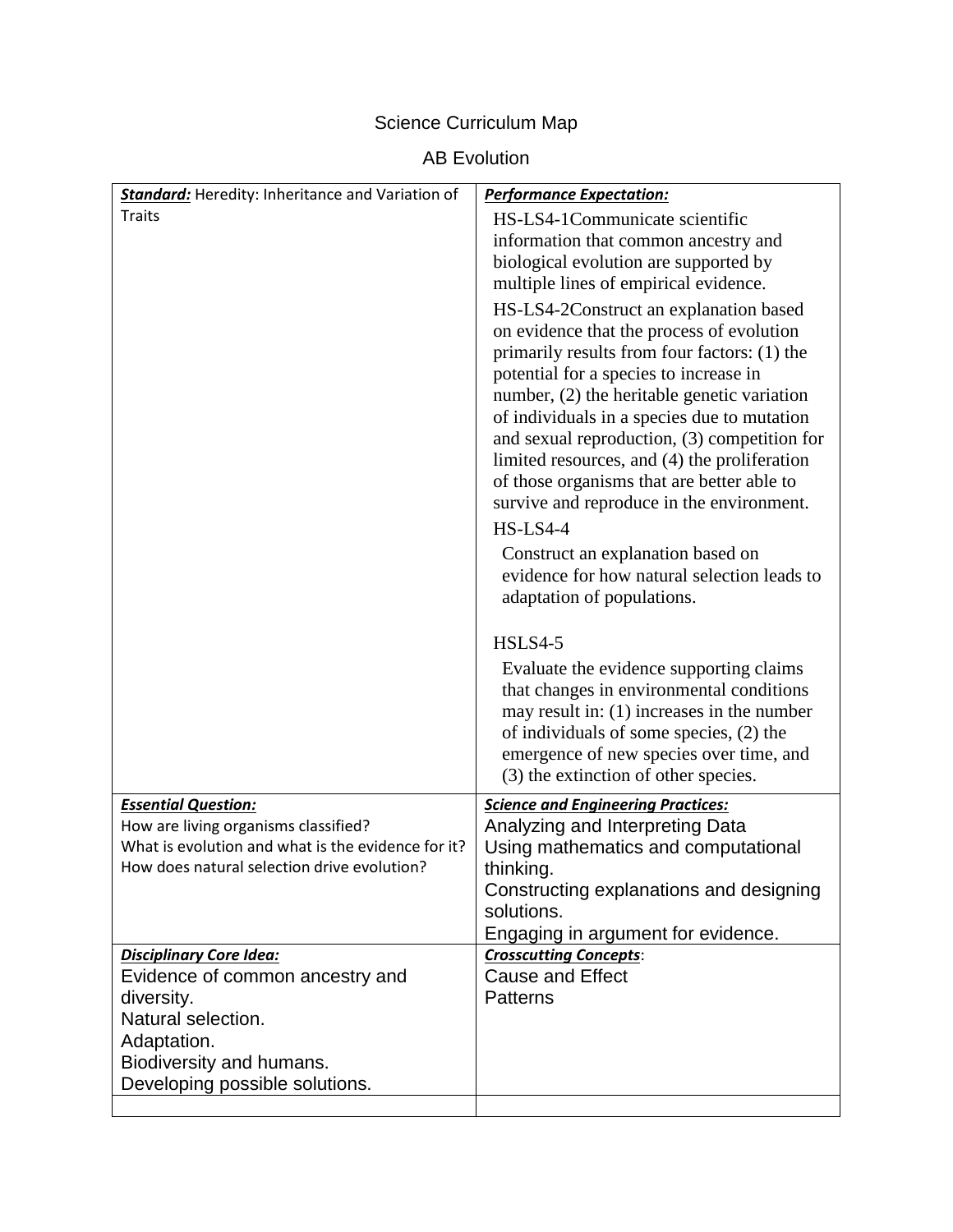| <b>Resources: See Quivers and Checklist</b> | Assessments:                          |
|---------------------------------------------|---------------------------------------|
|                                             | Lab, Case Study, Videos, Outlines and |
|                                             | Reviews, Quiz, Unit Test, Worksheets, |
|                                             | <b>Webquest, Simulations</b>          |
| Vocabulary:                                 |                                       |
| Taxonomy                                    |                                       |
| Classification                              |                                       |
| Taxa                                        |                                       |
| <b>Species</b>                              |                                       |
| Genus                                       |                                       |
| Kingdom                                     |                                       |
| Phylum                                      |                                       |
| <b>Class</b>                                |                                       |
| Order                                       |                                       |
| Family                                      |                                       |
| <b>Binomial nomenclature</b>                |                                       |
| Domain                                      |                                       |
| Phylogeny                                   |                                       |
| <b>Cladistics</b>                           |                                       |
| <b>Natural selection</b>                    |                                       |
| <b>Artificial selection</b>                 |                                       |
| Adaptations                                 |                                       |
| Fossil                                      |                                       |
| Palaeontologist                             |                                       |
| Comparative anatomy                         |                                       |
| Homologous structure                        |                                       |
| Analogous structure                         |                                       |
| Embryology                                  |                                       |
| Vestigial structures                        |                                       |
| Biogeography                                |                                       |
| <b>Mutation</b>                             |                                       |
| Gene flow                                   |                                       |
| Genetic drift                               |                                       |
| Macroevolution                              |                                       |
| <b>Species</b>                              |                                       |
| Allopatric                                  |                                       |
| Sympatric                                   |                                       |
|                                             |                                       |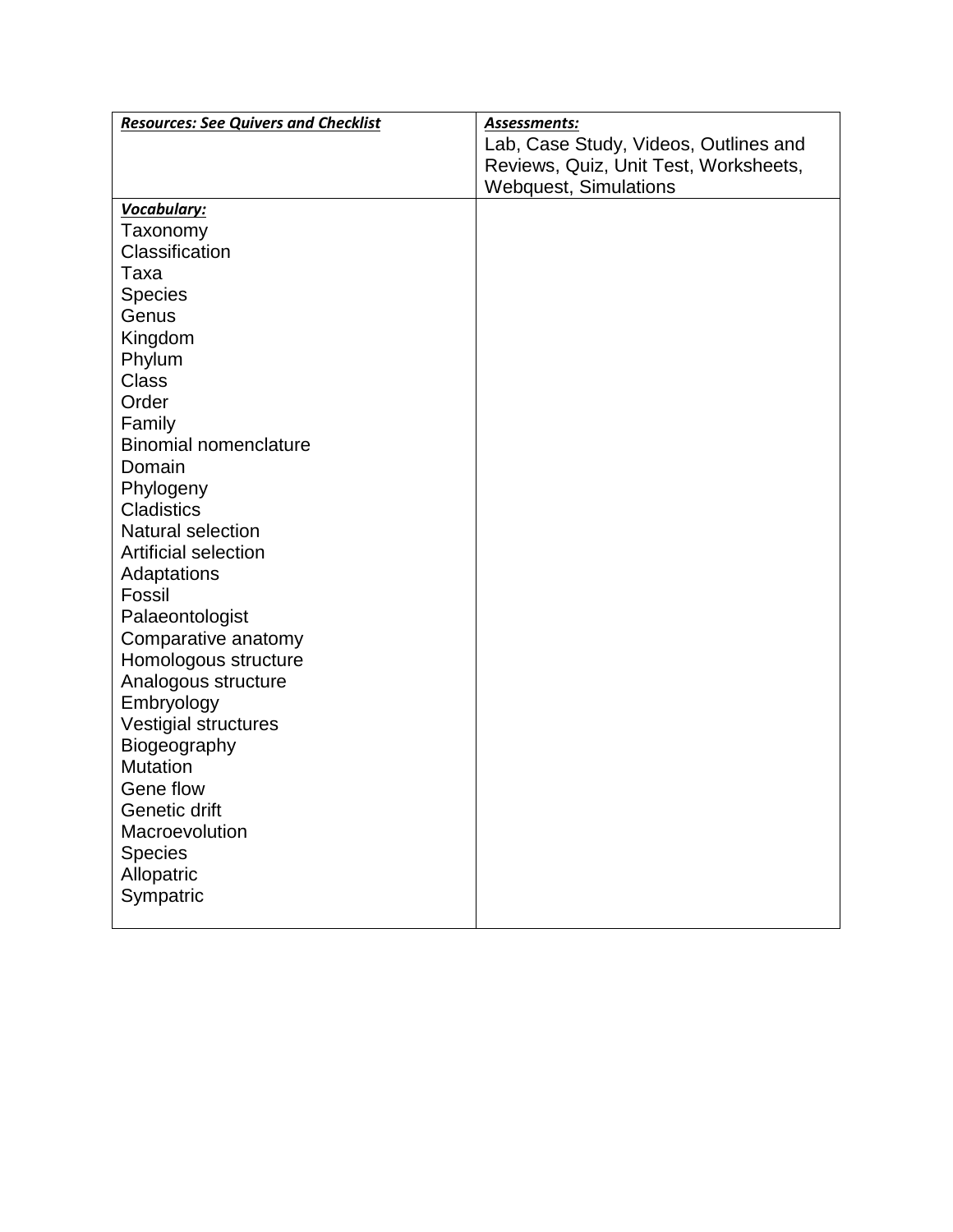Evolution Checklist

# Day 1

Strange Fish

7 Skeletons and a Feather \_\_\_\_\_\_

### Day 2

Taxonomy Video \_\_\_\_\_\_

Ch  $10$  and R \_\_\_\_\_\_\_

Ch 2 O and R  $\_\_\_\_\_\_\_\_\$ 

# Day 3

6 Kingdoms Lab \_\_\_\_\_

Shape Island \_\_\_\_\_\_

# Day 4

Antipodal Mystery \_\_\_\_\_

# Day 5

Alien Classification \_\_\_\_

Study for Quiz

### Day 6

Quiz One \_\_\_\_\_\_\_\_\_\_\_\_\_\_\_\_\_\_\_\_\_\_\_\_\_\_\_\_\_\_\_\_\_\_\_\_\_\_\_\_\_\_\_\_\_\_\_\_\_\_\_\_\_\_\_\_\_\_\_\_\_\_\_\_\_\_\_\_\_

Start Evolution Webquest

# Day 7

Evolution Webquest \_\_\_\_\_

# Ch 3 O and R  $\_\_\_\_\_\_\_\_\_\_\_\_\$

# Day 8

Theories of Origins of Life and Evolution Video \_\_\_\_\_

5 Fingers of Evolution \_\_\_\_\_

Ch  $4$  O and R \_\_\_\_\_\_\_

# Day 9

Darwin Video \_\_\_\_\_

Understanding Evolution \_\_\_\_\_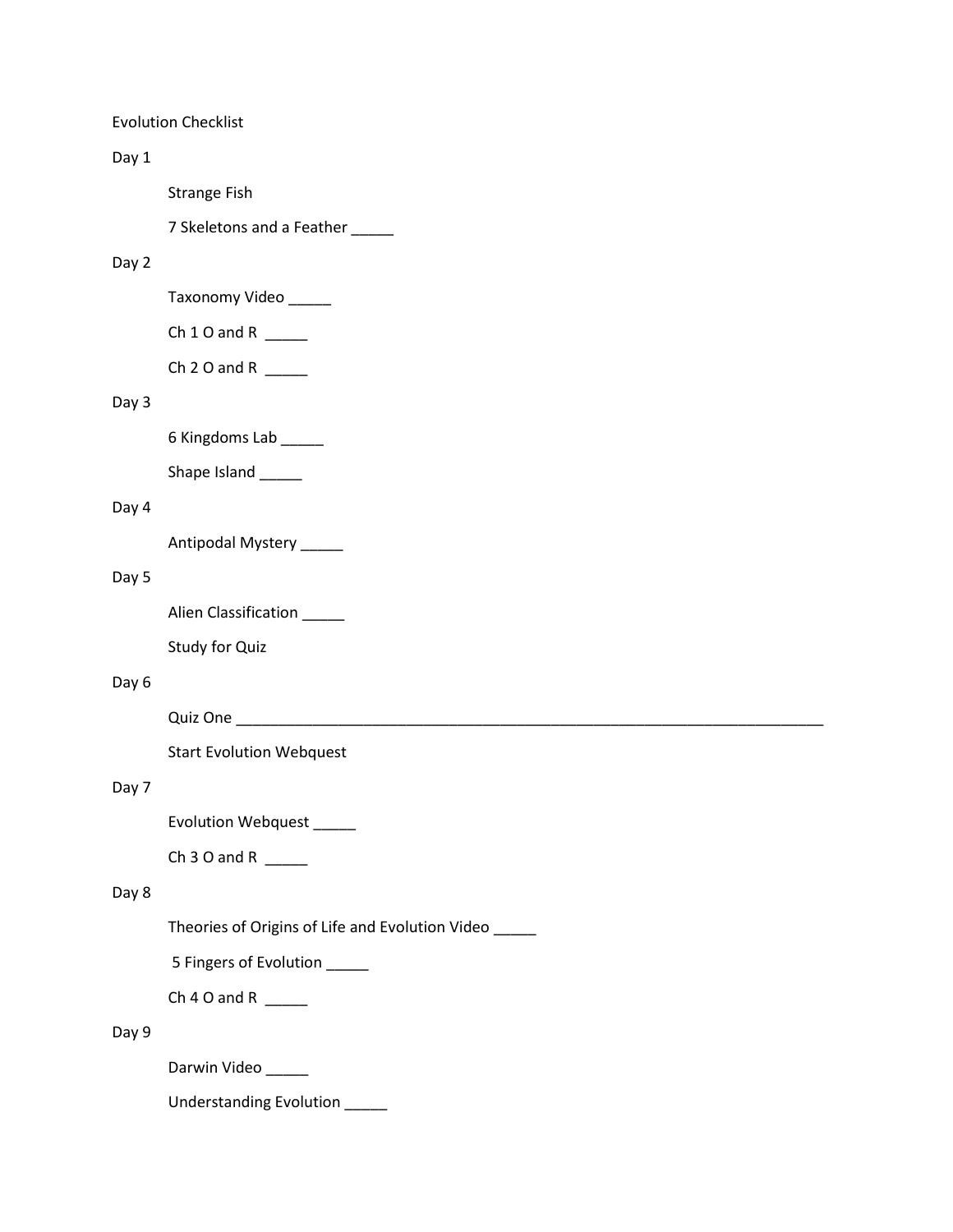Ch 5 O and R  $\_\_\_\_\_\_\_\$ 

Ch  $6$  O and R \_\_\_\_\_\_

# Day 10

Evidence for Evolution Video \_\_\_\_\_

Evidence video II \_\_\_\_\_

Ch  $7$  O and R\_\_\_\_\_\_

Ch  $8$  O and R \_\_\_\_\_\_\_

# Day 11

Ch 11 O and R \_\_\_\_\_

Study for Quiz 2

# Day 12

Quiz 2 \_\_\_\_\_\_\_\_\_\_\_\_\_\_\_\_\_\_\_\_\_\_\_\_\_\_\_\_\_\_\_\_\_\_\_\_\_\_\_\_\_\_\_\_\_\_\_\_\_\_\_\_\_\_\_\_\_\_\_\_\_\_\_\_

Skin Pigment CS \_\_\_\_\_

### Day

Ch 12 O and R \_\_\_\_\_

Ch 13 O and R\_\_\_\_\_

Natural Selection Video \_\_\_\_\_

Evolution of Skin Color \_\_\_\_\_

# Day 14

Examples of Natural Selection Video \_\_\_\_\_

Peppered Moth Simulation \_\_\_\_\_

Study for Test

### Day 15

Evolution Unit Test